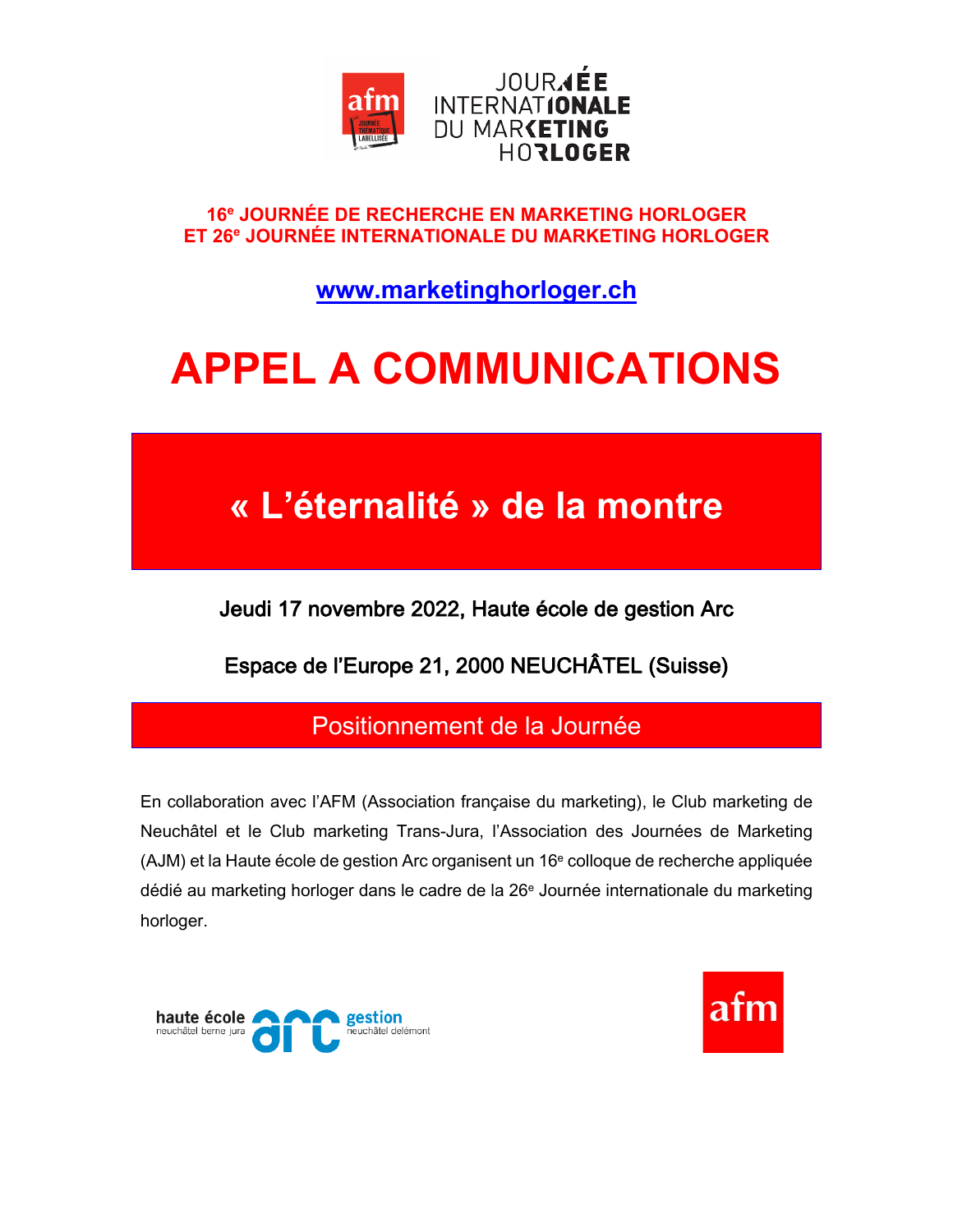

Ce colloque scientifique et professionnel, qui se déroulera à Neuchâtel (Suisse) sur le Campus Arc 1 de la Haute école de gestion Arc, vise un double objectif :

- Débattre des travaux académiques les plus récents concernant les préoccupations  $\sim 10^{-1}$ de développement durable touchant l'industrie et les acteurs horlogers en particulier.
- Proposer de nouvelles opportunités et des pistes concrètes pour intéresser et  $\omega_{\rm{max}}$ séduire les acheteurs de montres sensibles aux valeurs durables.

Ce colloque est ouvert aux enseignants-chercheurs, aux étudiants comme aux praticiens de l'horlogerie et autres acteurs de la chaîne de valeur. Des articles de recherche, des études de cas et des contributions originales, d'un point de vue méthodologique et/ou pratique, seront appréciées par le jury, d'autant plus s'ils débouchent sur des applications managériales.

### Thèmes des communications attendues

L'horlogerie, savoir-faire pluriséculaire, s'inscrit par nature dans la durée de la mesure du temps, mais le concept proposé d'« éternalité » va au-delà en y intégrant des notions à la fois récentes et concrètes telles que l'obsolescence, et d'autres relevant de l'irrationnel et de l'intime telles que l'attachement durable d'une personne à son garde-temps.

« L'éternalité » de la montre est un thème volontairement large pouvant être abordé sous divers aspects complémentaires :

- La relation de la montre au temps long astronomique par rapport à l'immédiateté du quotidien.
- La passion éternelle pour la montre, indémodable depuis plus de quatre siècles.
- La pérennité des montres mécaniques réparables par rapport à l'obsolescence des montres connectées.
- La fabrication de produits horlogers avec des matières, des composants et des procédés de fabrication respectueux de l'environnement.
- Les réponses des marques, manufactures et cotraitants pour répondre à une  $\omega_{\rm{max}}$ demande croissante des clients finaux pour des produits durables et recyclables.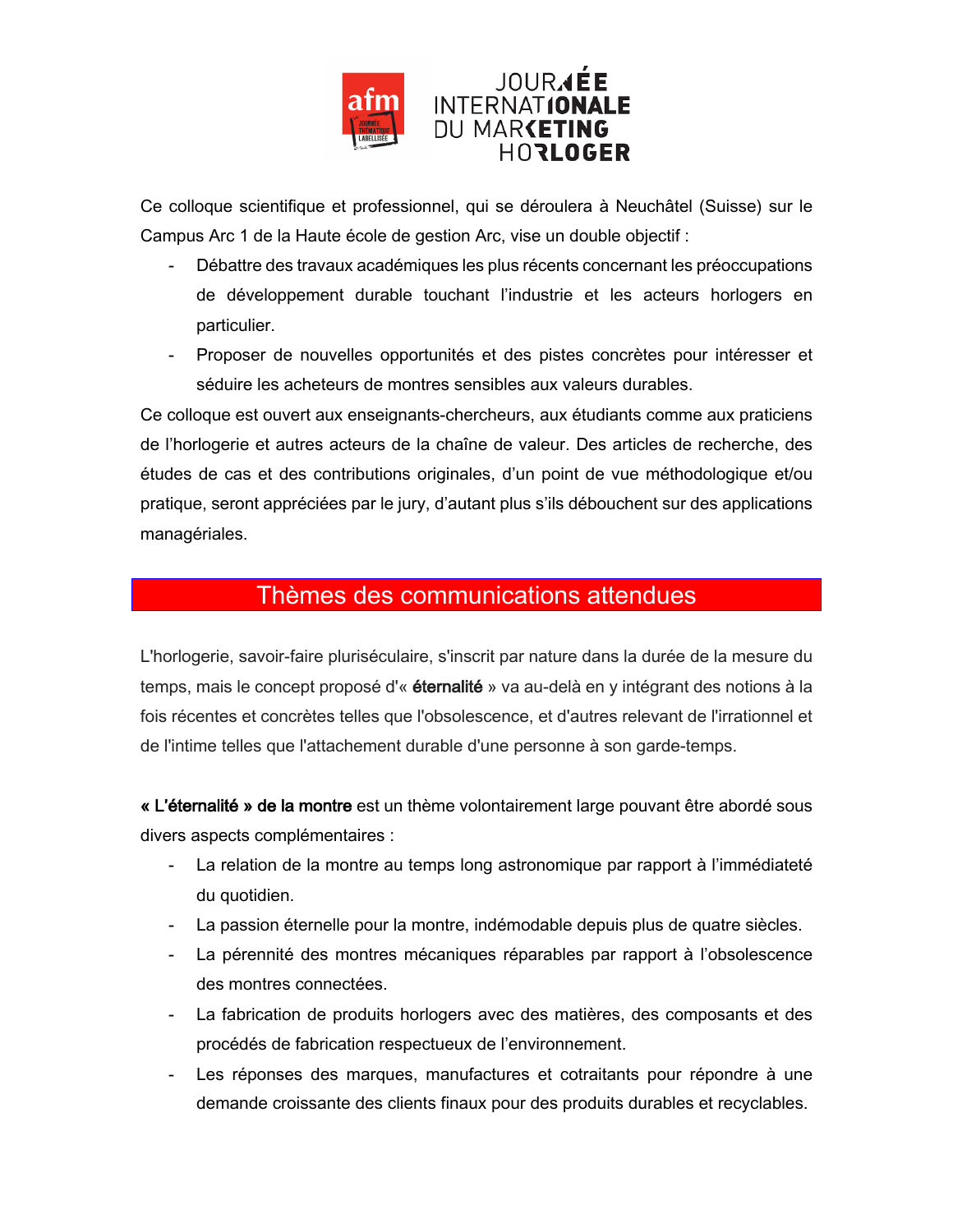

Pour aborder ces aspects, les méthodologies peuvent être variées, comme les études de cas, la netnographie, les études qualitatives et quantitatives. Les approches multidisciplinaires (par exemple en mixant économie, psychologie, sociologie, ethnologie, études de marché, etc.) sont encouragées par le Comité scientifique qui attend des travaux provenant non seulement de spécialistes du marketing, mais d'autres chercheurs en sciences humaines, ainsi que de praticiens proposant des études de cas.

### Comité scientifique des JRMH

Dr. Nicolas Babey - Professeur, Doyen de l'Institut du management des villes et du territoire, Haute Ecole de Gestion Arc, Neuchâtel.

Dr. François H. Courvoisier - Professeur honoraire, Haute Ecole de Gestion Arc, Neuchâtel (coordinateur du Comité scientifique).

Dr. Olivier Crevoisier - Professeur d'économie territoriale - Université de Neuchâtel, Neuchâtel.

Dr. Pierre-Yves Donzé - Professeur d'histoire économique - Université d'Osaka, Osaka.

M. François Engisch - Propriétaire, Horlogerie-Bijouterie Robert, Neuchâtel.

Dr. Marc Filser – Professeur de marketing, Université de Bourgogne, Dijon.

M. Joël A. Grandjean - Journaliste horloger, éditeur et rédacteur en chef du JSH (Journal suisse d'horlogerie), Genève.

Dr. Max Monti - Responsable partenariats et valorisation, Haute école Arc ingénierie, Neuchâtel. Mme. Laetitia Vifian Benoit - Présidente des JIMH, Romont (BE)

M. Kalust Zorik – Directeur InterTech, fondateur et past-président des JIMH, Neuchâtel.

### Comité d'organisation des JIMH

M. Thomas Baillod - Fondateur et directeur de BA111OD, Neuchâtel

Mme. Laetitia Vifian Benoit - Présidente des JIMH, Romont (BE)

Mme Maria Bashutkina - Adjointe scientifique, Haute école de gestion Arc, Neuchâtel

Dr. François H. Courvoisier - Professeur honoraire, Haute école de gestion Arc, Neuchâtel

Mme. Anaïs Georges-Duclos - Fondatrice et directrice, DC-Agencies, Genève et Paris

Mme. Marie-Laurence Heinkel - Directrice Porte-Échappements SA, La Chaux-de-Fonds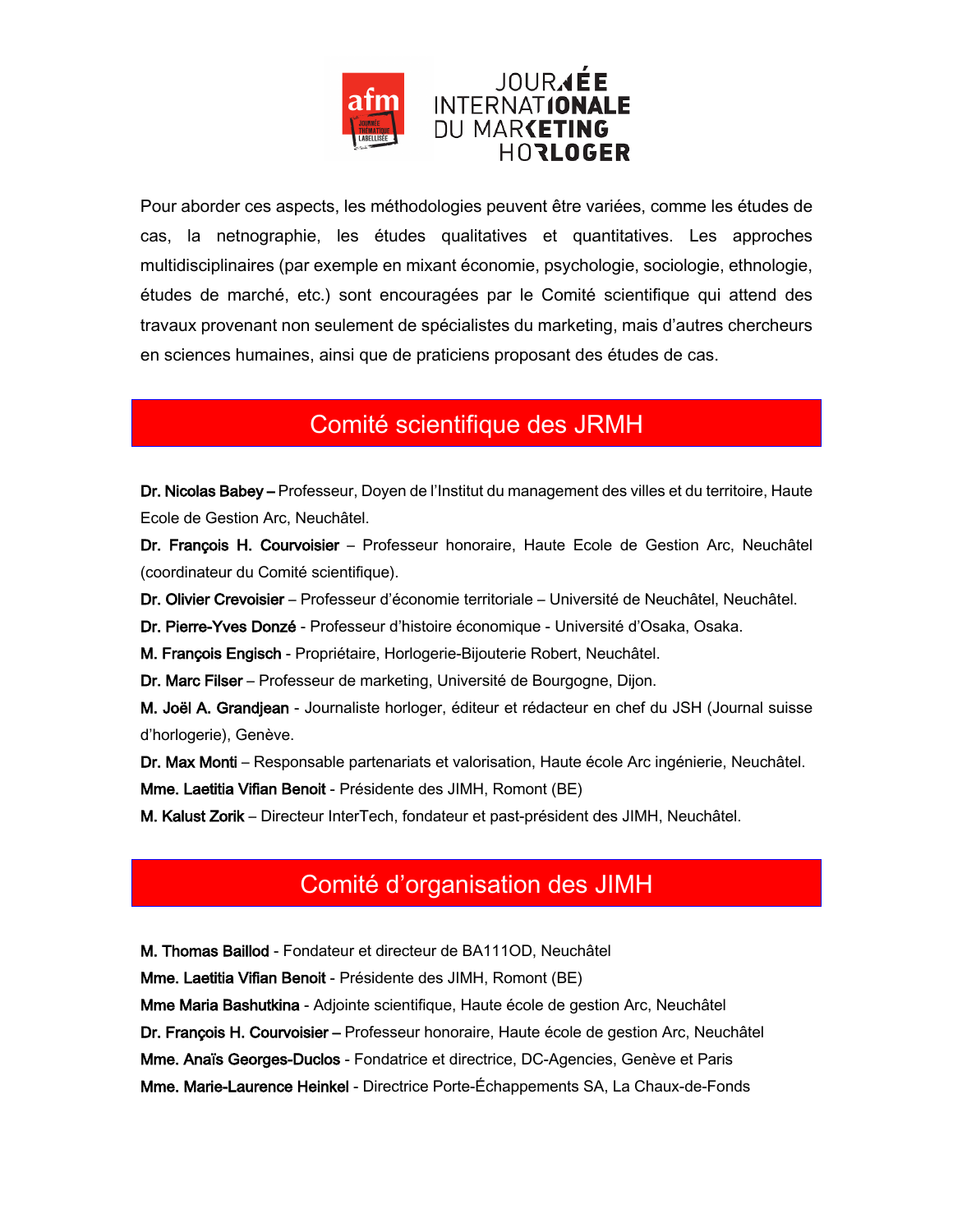

M. Raphaël Ly - Fondateur et directeur de Idjezo, Genève

Mme. Anne-Laure Pollet-Bolon - Cheffe de projets, Cortaillod

M. Alain Rapin - Marketing Manager, La Bâloise assurances, Neuchâtel

M. Ugur Sarac - Business Development Manager, Weckerle Packaging, Le Locle

M. Kalust Zorik - Directeur InterTech, fondateur et past-président des JIMH, Neuchâtel.

### Procédure d'évaluation scientifique

#### 1. Soumission

Chaque proposition de communication soumise au comité scientifique sera évaluée par au moins deux lecteurs anonymes. La procédure sera la suivante :

- Soumission d'un abstract de deux pages + références clés, en français ou en anglais, selon les standards bureautiques usuels, format Word (.doc ou .docx), jusqu'au 27 juin 2022 par e-mail à : francois.courvoisier@he-arc.ch
- Réponse du Comité scientifique aux auteurs sélectionnés jusqu'au 5 septembre 2022.
- Réception des communications complètes jusqu'au 10 novembre 2022 à l'adresse e-mail francois.courvoisier@he-arc.ch en format Word exclusivement (.doc ou .docx).

#### 2. Critères d'évaluation

Les abstracts seront notamment évalués selon les critères suivants :

- \* Pertinence avec le thème « L'éternalité » de la montre de la 16<sup>e</sup> Journée de recherche en marketing horloger
- \* Valeur ajoutée apportée par l'auteur ou les auteurs
- ◆ Méthodologie originale ou adéquate
- ◆ Applicabilité managériale de la recherche ou de l'étude de cas
- \* Références-clés, académiques ou thématiques.

#### 3. Participation finale

Les auteurs des abstracts sélectionnés par le Comité scientifique seront invités à présenter leur communication en français ou en anglais lors de la Journée internationale du marketing horloger du 17 novembre 2022 en vingt minutes, suivies de dix minutes de discussion avec les participants du colloque. Ils s'appuieront sur un diaporama de type pptx. Il est prévu que cette journée se déroule simultanément en présentiel et en streaming.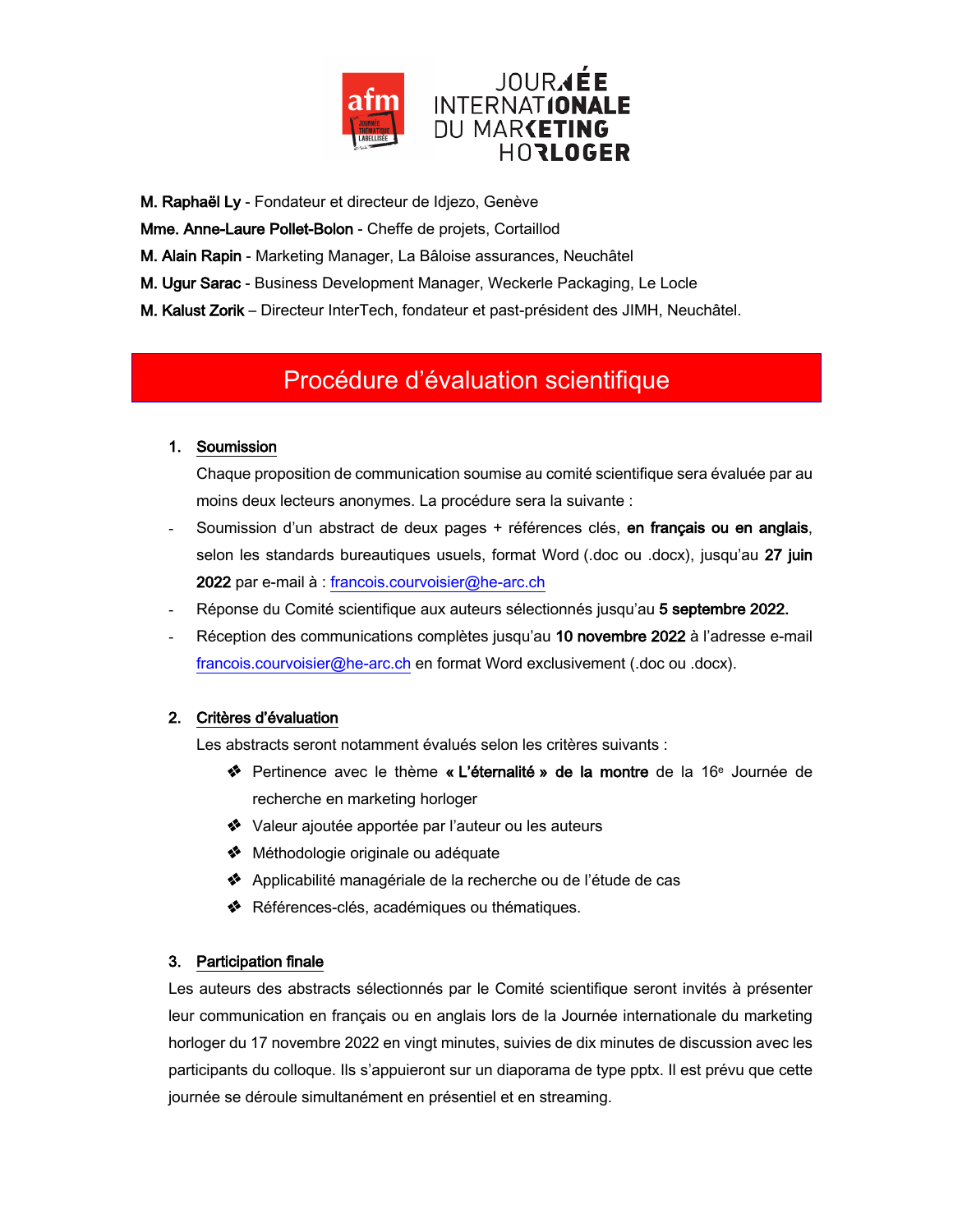

Les communications, écrites en français ou en anglais doivent respecter les normes de présentation ci-après.

### Normes de présentation

- ❖ Selon les normes de l'AFM (Association française de marketing) en vigueur depuis 2017, la longueur du document à fournir jusqu'au 10 novembre 2022 sera de 5 pages, hors page de titre, annexes et références.
- ❖ La police utilisée sera Times New Roman 12, en format Word (.doc ou .docx).
- \* Les graphiques et autres supports visuels (photos, schémas) sont bienvenus. Ils doivent être d'une bonne qualité graphique et libres de droits en vue d'une reproduction future.
- \* Les auteurs indiqueront sur une page de garde séparée leur nom, leur fonction, leurs coordonnées et le titre de leur article de recherche.

#### Pour plus de renseignements :

Prof. Dr. François H. Courvoisier, Professeur honoraire, Haute école de gestion Arc, Espace de l'Europe 21, CH-2000 Neuchâtel (Suisse) ; tél. +41 78 880 38 68, e-mail : francois.courvoisier@hearc.ch; internet: www.marketinghorloger.ch

### **Publication**

Les travaux sélectionnés seront édités sous forme d'un ouvrage dans la collection « marketing horloger » éditée par Loisirs et Pédagogie (éditions LEP), qui compte déjà douze titres. Les résumés / *abstracts* des travaux sélectionnés pourront aussi être publiés sur le site www.marketinghorloger.ch. Les auteurs retenus auront la possibilité de compléter leur papier de recherche ou leur étude de cas et de fournir jusqu'à une douzaine de pages pour étayer leur recherche en vue de la publication du futur ouvrage de la collection LEP. Les travaux sélectionnés resteront propriété de l'Association des Journées du Marketing, mais pourront être réutilisés par leurs auteurs avec indication de la source « 26<sup>e</sup> Journée Internationale du Marketing Horloger ».